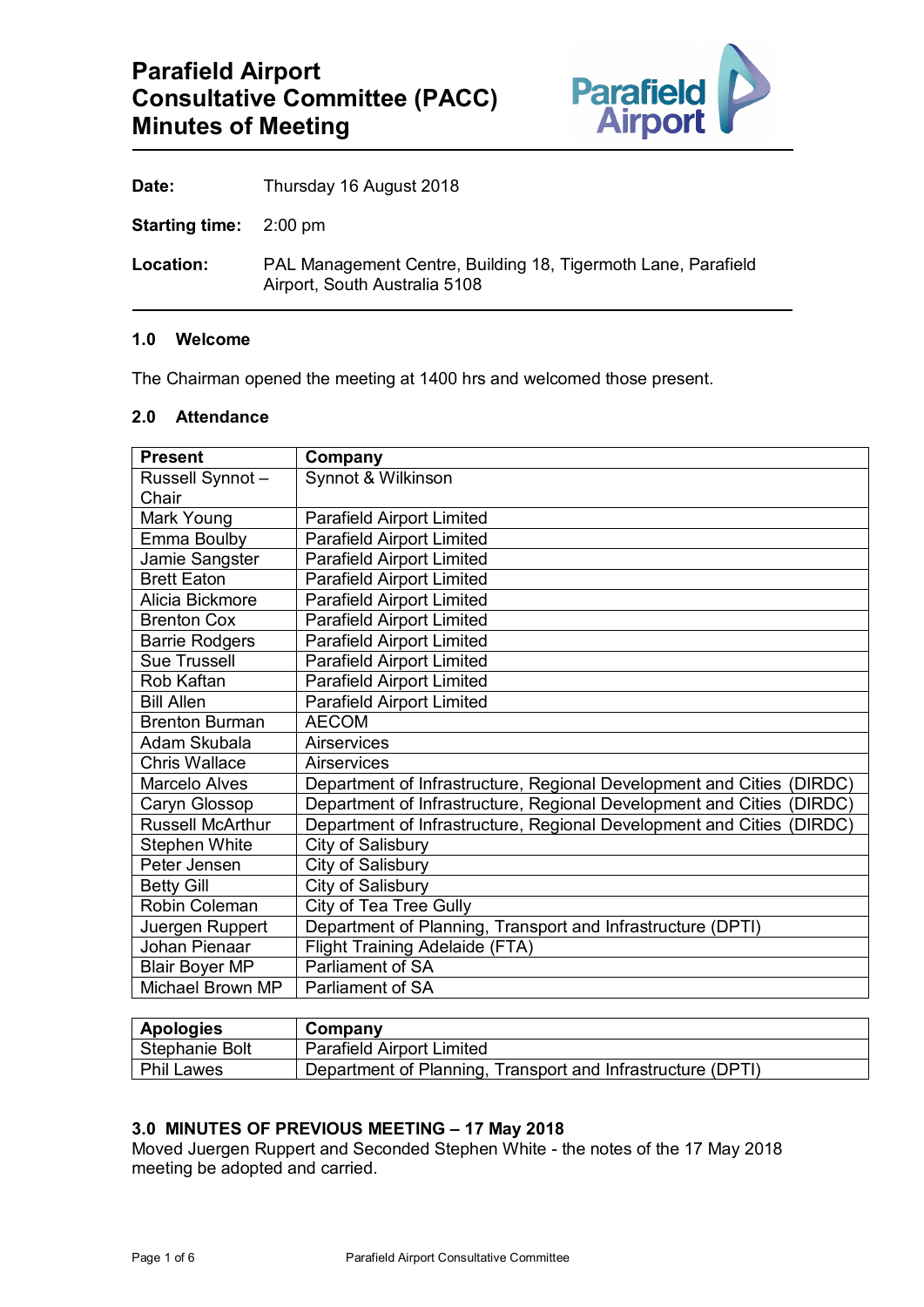# **4.0 CORRESPONDENCE**

### **4.1 Correspondence In:**

− Reports

### **4.2 Correspondence Out:**

− Reports, Previous Minutes and Agenda

# **5.0 ACTION ITEMS**

# **5.1 Public Safety Areas and NASF Guidelines from DIRDC – ongoing item** Please refer item 7.1.

# **5.2 The Commonwealth Department - Sun-Setting Regulations**

Please refer item 7.1.

### **5.3 Update on Park and Ride**

**DPTI -** Nothing further to report to the Committee. This item is a work in progress.

### **5.4 Overgrown weeds issues – PAL**

Parafield Airport is working with the relevant stakeholders to tackle this issue in the commercial estate.

# **5.5 City of Salisbury update on consideration of Public Safety Areas**

Please refer item 9.1.

# **6.0 AIRPORT UPDATE**

**6.1 Parafield Airport Limited (PAL) Report –** A detailed report was provided to all members and the below items noted:

- − There was a 7% decrease in flight movements from FY17 to FY18.
- − PAL have awarded 2 aviation scholarships to students from 2 different local secondary schools. The Parafield team are looking forward to welcoming and mentoring the students.
- − PAL staff have developed a program with the Northern Adelaide State Secondary Schools' Alliance (NASSSA) to maximise learning opportunities, career pathways, retention and educational outcomes based around Aviation and thanked ASA and FTA for their assistance and support.
- − Parafield Airport Tenants, United Way and PAL staff are collaborating on the "Read Aloud" program which places children and authors together for a themed day out with parents and relatives on 28<sup>th</sup> October 2018.

**6.2 Property and Development and Land Use Report –** The report was tabled and taken as read with the following items noted: The SA Ambulance Operations Base site has achieved practical completion and the formal opening will be in 6-8 weeks.

Planning and Studies for the Draft 2019 Adelaide Airport Master Plan has commenced.

**6.3 Environment Report –** The report was tabled and taken as read.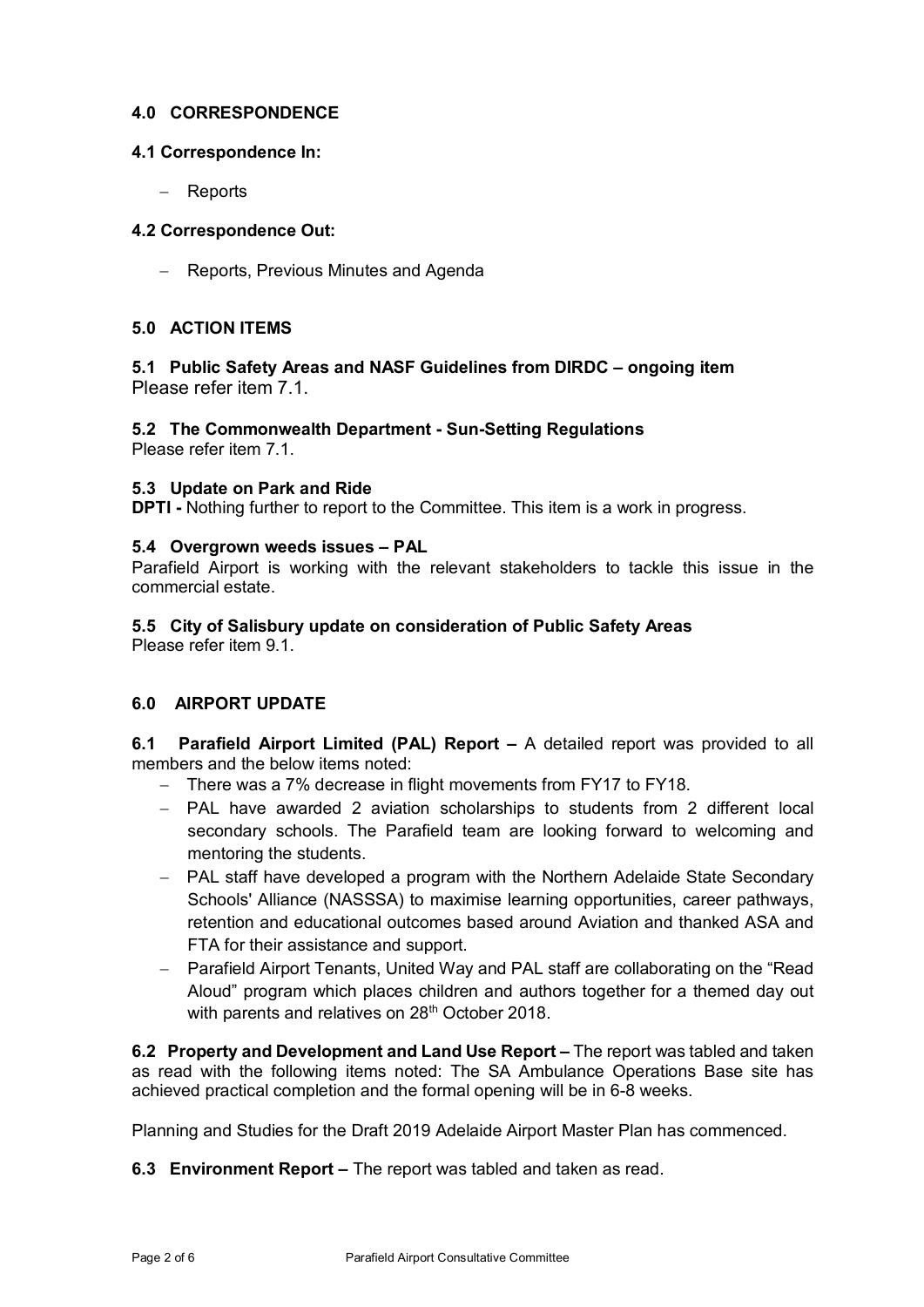# **6.4 Planning Co-ordination Forum (PCF) Report –**

The report was tabled with the following items noted: Anita Allen from DPTI provided an update on the SA Government's Planning Reform program, including the preparation of Draft State Planning Policies and their implementation through the Planning and Design Code.

The Draft State Planning Policies are currently on public consultation until 7 September 2018.

The State Planning Commission also released the 'Integrated Movement Systems Policy Discussion Paper' on Wednesday 8 August, with the consultation period closing on 3 December 2018. The Discussion Paper will inform the preparation of the Planning and Design Code.

The NASAG meeting was held on 9 August 2018. The focus of this meeting was to review the submissions on the consultation on the draft NASF Guideline I – Public Safety Areas. The Commonwealth held a Public Safety Area workshop during the consultation process.

The Kings Road development application was approved by the Salisbury Council Assessment Panel on 24 July 2018. The application involves the construction of a mixed use retail and entertainment complex, comprising major retail shops, specialty retail shops, cafés, bulky goods tenancies, entertainment venues and an indoor recreation centre.

# **6.5 Technical Working Group (PATWG) –**

The Parafield Airport Technical Working Group met on the 9th of August and addressed standing agenda items and a number of issues arising. These included:

- a review of helicopter operations on the Eastern Apron and associated runway use - to be continued at the next meeting;
- − a review of ground running no complaints received;
- − a review of helicopter aiming and landing points;
- − consideration of resident and Council submissions;
- − the fly-friendly policy in relation to cessation of movements on Remembrance day and the need for additional consultation with Airservices; and
- − consideration of the NASAF Guideline I for Public Safety Areas.

# **7.0 COMMUNITY AND AIRPORT AGENCY UPDATE**

### **7.1 Federal Department of Infrastructure, Regional Development and Cities (DIRDC) Report**

At the last NASAG meeting held in August 2018, the meeting was focused on progressing the Public Safety Areas (previously Public Safety Zones) framework. The framework was noted as being flexible and DIRDC will adopt the guidelines.

A Committee member asked about the aircraft accident involving power lines at Parafield. It was noted the accident is being investigated by the Australian Transport Safety Bureau and the Bureau will provide interim findings to the Department in the next 6 months.

The Productivity Commission is undertaking its cyclical review of the Economic Regulation of Airports with submissions closing on  $3<sup>rd</sup>$  September 2018. The Commonwealth will be making a submission.

The Airports Act Amendment Bill was introduced into the House of Representatives on 13 August 2018 and was introduced into the Senate on 15 August 2018.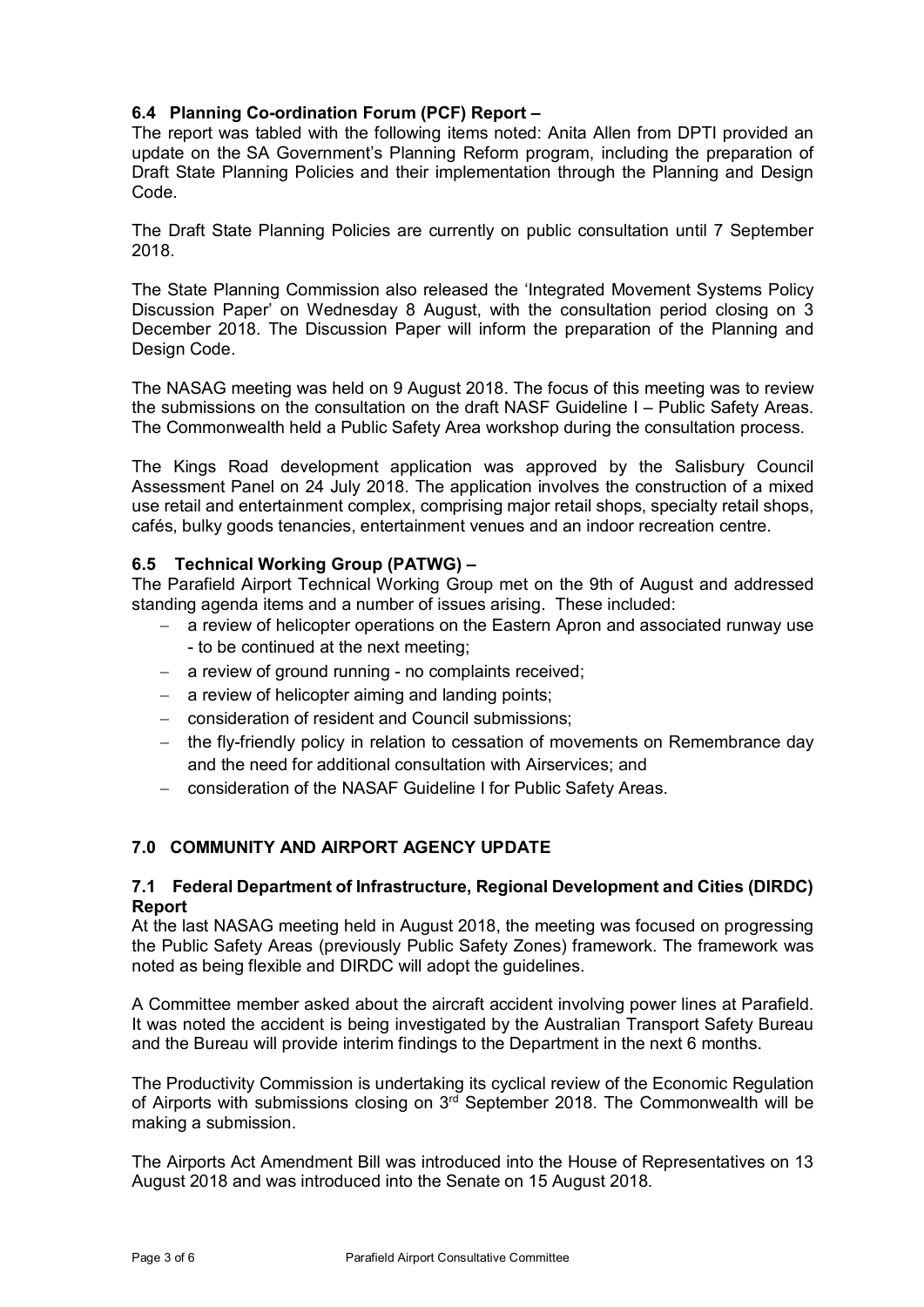A number of Commonwealth Regulations were due to sun-set on 1<sup>st</sup> April 2019, however the review process has been extended to 2024.

**7.2 State Department of Planning, Transport and Infrastructure Report –** The report was tabled and taken as read.

**7.3 Airservices Australia (ASA) Report –** The following was noted: ASA provided a summary of the online noise data to all Committee members and welcomed any comments or suggestions to continue to develop the summary. ASA noted 35 complainants in quarter 2. This is an increase over quarter 1 (18) and quarter 2 2017 (16). Apart from the slight increase in movements, no specific reason could be identified for the increase in complainants. A Committee member noted there was an article in the Advertiser regarding aircraft noise.

A detailed Airservices online noise reporting can be accessed here http://www.airservicesaustralia.com/publications/noise-reports/noise-reports/

The method to lodge a complaint or make an enquiry about aircraft noise or operations with Airservices Noise Complaints and Information Service (NCIS) were noted:

- directly via **[WebTrak](http://www.airservicesaustralia.com/aircraftnoise/webtrak/)** [www.airservicesaustralia.com/aircraftnoise/webtrak/](http://www.airservicesaustralia.com/aircraftnoise/webtrak/)
- using Airservices **[online form](https://complaints.bksv.com/asa)** [www.airservicesaustralia.com/aircraftnoise/about-making-a-complaint/how-to](http://www.airservicesaustralia.com/aircraftnoise/about-making-a-complaint/how-to-make-a-complaint/)[make-a-complaint/](http://www.airservicesaustralia.com/aircraftnoise/about-making-a-complaint/how-to-make-a-complaint/)
- by **calling** 1800 802 584 (freecall). The hotline is staffed Monday to Friday, excluding public holidays, from 9 am-5 pm Sydney time.
- by **fax** (02) 9556 6641 or
- by **mail** Noise Complaints and Information Service PO Box 211, Mascot NSW 1460

### **7.4 Aircraft Noise Ombudsman Report –** Nothing to report to Committee.

**7.5 Flight Training Adelaide (FTA) Uni SA Aviation Academy Report –** The following was noted: FTA noted that FTA are opening a second flying school in Queensland as the training school at Parafield has reached capacity due to airspace constraints. The school will be close to Toowoomba Wellcamp Airport with 250 students expected to commence in July next year in Queensland.

**7.6 City of Salisbury –** The following was noted: The multi-story building (as mentioned at previous meetings) does look like it's going ahead and was noted it was below the OLS (at the last test stage). A Committee Member noted the amount of aircraft noise experienced in Brahma Lodge. It was noted that the weather can play a significant role in aircraft noise e.g. when the weather is favourable more aircraft can fly, when there's low cloud the planes fly lower. It was noted that Tuesdays tend to be the busiest day of the week regardless of weather. It was noted that FTA have full staffing on Tuesdays, Wednesdays and Thursdays.

**7.7 City of Tea Tree Gully –** Nothing to report to Committee.

# **8.0 OTHER / NEW BUISNESS –**

As a number of new members are attending the Committee Meeting, a reminder was noted about the Terms of Reference and the process of this Committee. The process includes requesting reports from members by the secretary prior to the meeting and all correspondence including Agendas, Minutes and Reports are sent to Committee Members prior to the meeting. Minutes from the previous meeting will be raised at the next meeting and any corrections noted before they are approved. Once approved, the minutes are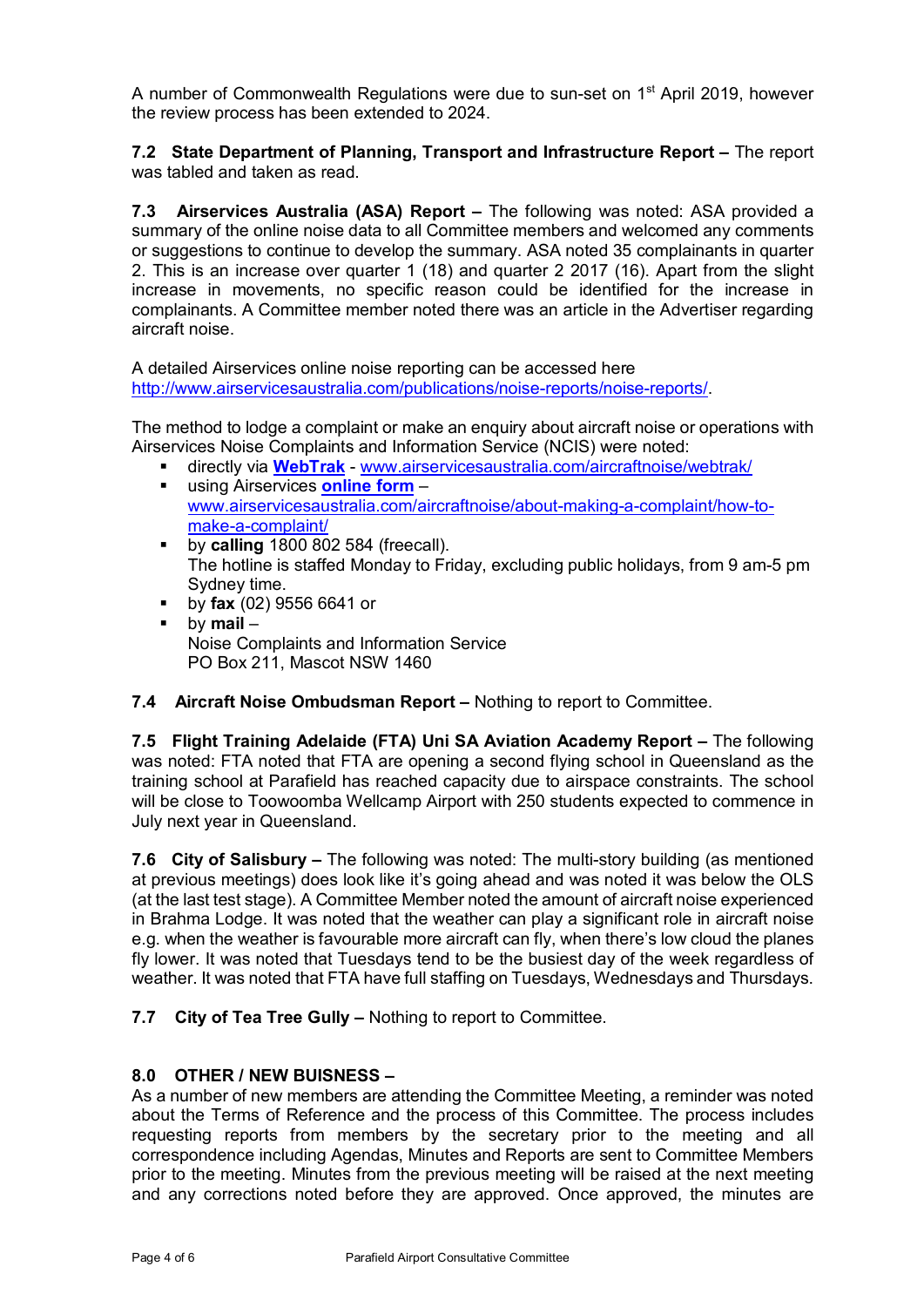uploaded onto the Parafield website. It was noted that if a Committee member wanted to raise a confidential issue, please make the Committee aware of this confidentiality.

A Committee Member noted their concern for Brahma Lodge residents in relation to the aircraft noise forecasts included in the 2017 PAL Master Plan. The concern was that the ANEF Contours for 20 years time potentially indicated that the forecast noise levels could affect living conditions in existing residences. It was noted these forecast noise levels are only projected figures and are based on theoretical, unconstrained forecasts of aircraft movements. It was discussed that consideration would potentially be given to additional information about constrained forecasts which could be provided to residents to ally their concerns about future noise levels and potential impacts to house prices.

The Public Safety Area guideline was discussed and mentioned it was up to the State and individual councils to approve. It was queried if a noise insulation program/ financial support could be introduced similar to the past Commonwealth program given the scope would only include 30+ residents. It was noted that this would need to be considered in the National context. It was agreed that a presentation will be provided at the next meeting.

The Chair noted this will be the last meeting of the Parafield Airport Sustainability Manager and thanked the Sustainability Manager for their contribution and attendance over the years.

# **9.0 PRESENTATIONS**

### **9.1 City of Salisbury update on consideration of Public Safety Areas**

A detailed presentation was provided by the City of Salisbury Senior Policy Planner. The presentation included a timeline dating back to 1927, current various controlled areas in Council including detailed maps such as Airport Building Heights, ANEF, Wildlife strike control areas and Windshear to name a few.

Public Safety Area maps were shown of RAAF Base at Edinburgh and Parafield Airport outlining the USA Defence model and Queensland model of the Public Safety Area impact.

The council submission to the NASAG included future development rights in PSAs that will be affected when planning policy is translated, land value impacts of PSAs and all other restrictions, more information on other models, relevance of US operations on Australian Defence operations, expertise and funding not held by Councils, legal advice on future litigation, recognition of future changing operations at airports and impacts on PSAs and clear information to community.

Reciprocal rights for Councils and authorities to require airports to have restrictions imposed on their operations should the impact on communities around them increase to unreasonable levels, triggers to identify these levels. Federal Government acceptance that compulsory acquisition/compensation or relocation is available with agreed framework. Recognition that incremental imposition of various Guidelines and regulations are having a significant impact on the community and recognition that Salisbury impact is multiplied because of two airports.